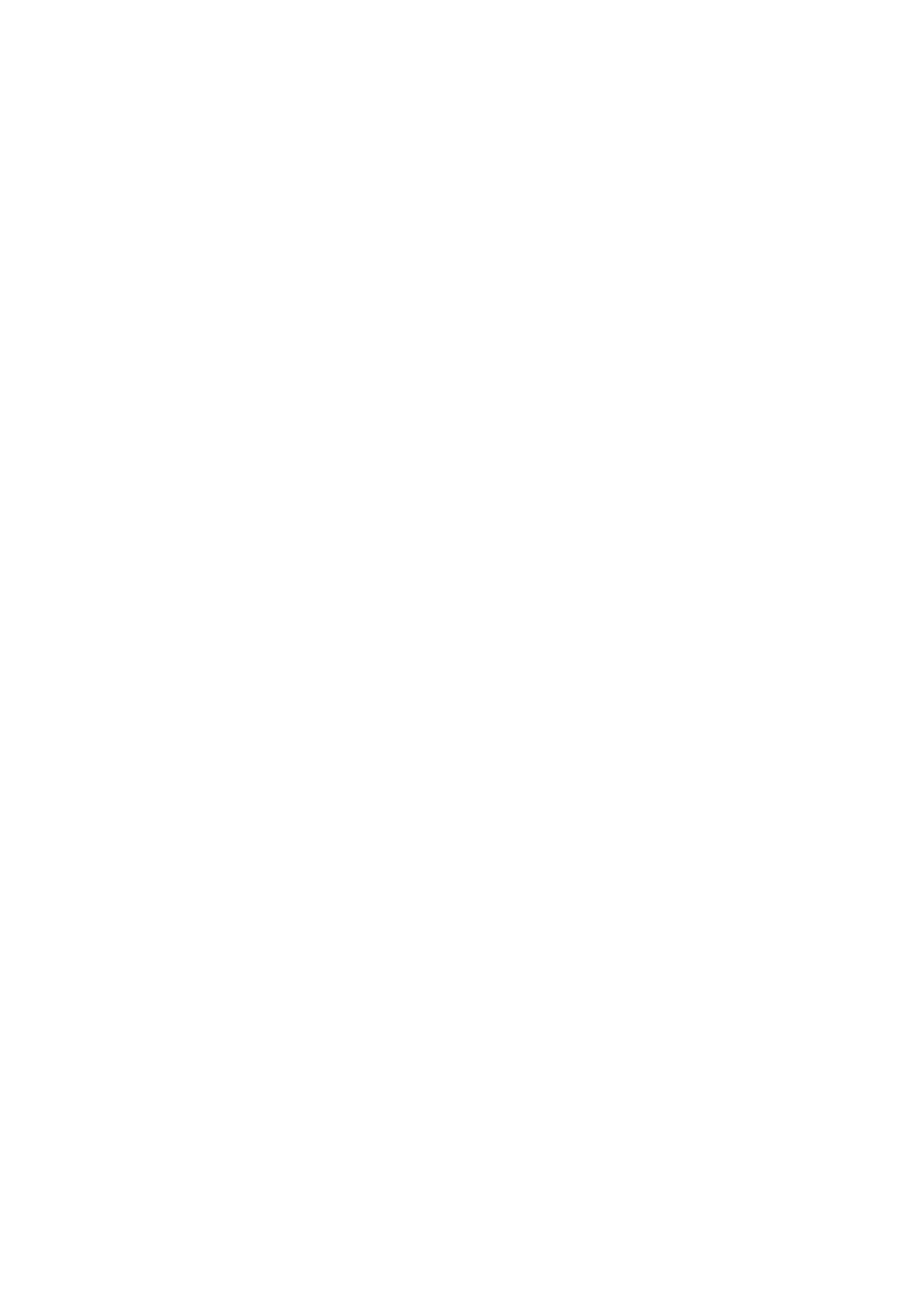

## **1 Welcome**

The Chair opened the meeting and welcomed everyone present.

#### **2 Apologies**

There were no apologies.

## **3 Declaration of Interest**

There were no declarations of interest.

## **4 Confirmation of Minutes**

Resolution number FR/2022/1

MOVED by Deputy Chairperson A Fulljames, seconded by Member A Kinzett:

#### **That the Franklin Local Board:**

**a) confirm the ordinary minutes of its meeting, held on Tuesday, 14 December 2021 as true and correct.**

**CARRIED**

## **5 Leave of Absence**

There were no leaves of absence.

#### **6 Acknowledgements**

#### **6.1 Acknowledgement – Josephine Elworthy and Judy Donovan**

Resolution number FR/2022/2

MOVED by Chairperson A Baker, seconded by Deputy Chairperson A Fulljames:

#### **That the Franklin Local Board:**

- **a) acknowledge two Franklin recipients of the New Zealand Walking Access 2022 Outdoor Access Champion Award: Josephine Elworthy, Clevedon Trails and Judy Donavan, Pukekohe Tramping Club for their recent awards in recognition of their work in their communities:**
	- **i) Judy Donovan from the Pukekohe Tramping Club for her work on leading and facilitating the walking and cycle trail that connects 5 volcanic knolls within Pukekohe township called the 'Pukekohe Five Summits Trail'**
	- ii) **Josephine Elworthy from the Clevedon Trails Steering Group for her work in leading the development of a trails network in and around Clevedon village that was incorporated into the Unitary Plan. This work means that trails will be delivered by developers as land is developed.**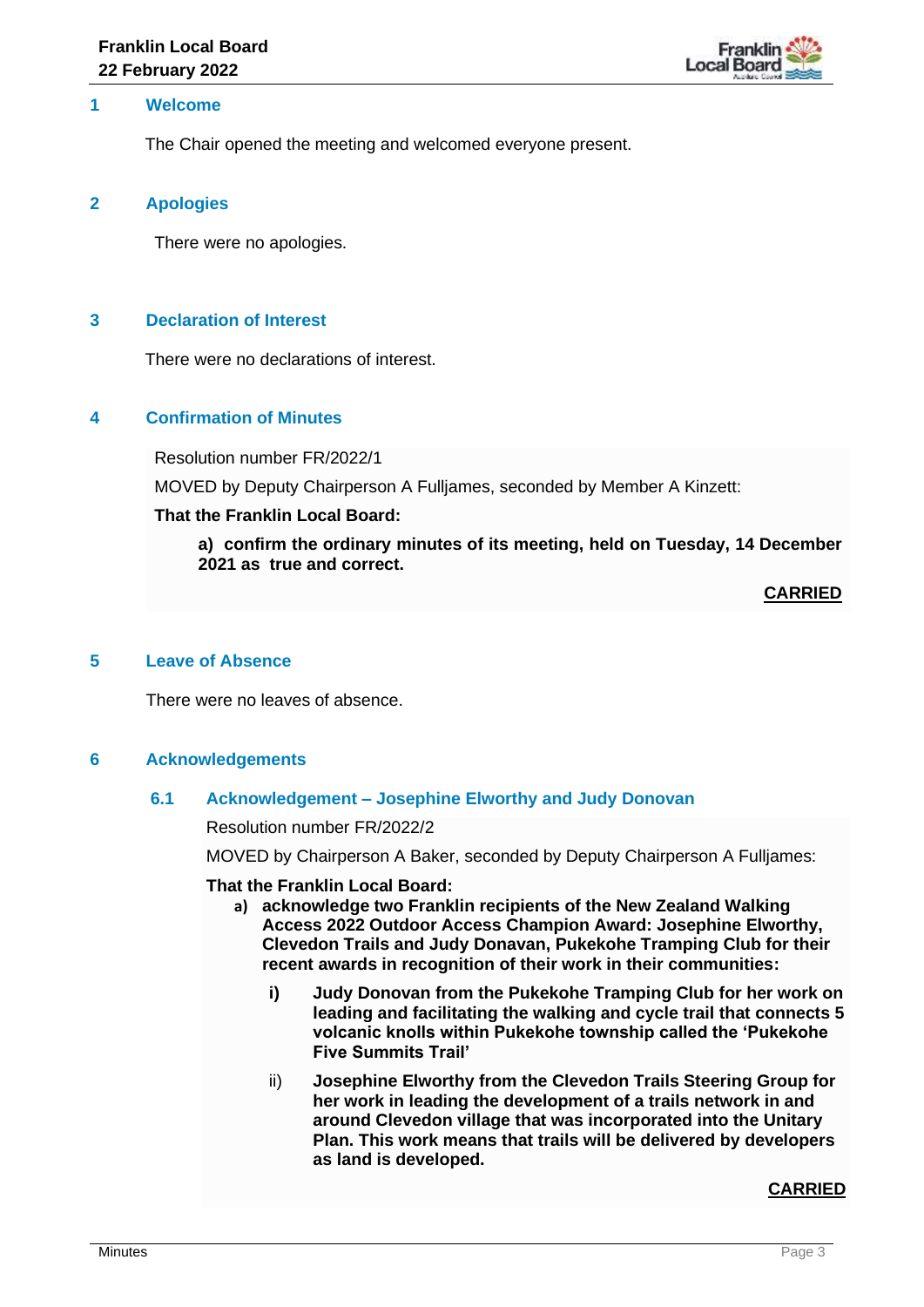

# **6.2 Acknowledgement - Kiriwaitai Wilson**

Resolution number FR/2022/3

MOVED by Chairperson A Baker, seconded by Deputy Chairperson A Fulljames:

## **That the Franklin Local Board:**

**a) acknowledge Kiriwaitai Wilson, who passed away recently. Kiri was a much loved and respected member of the Ngāti Tamaoho treaty negotiation team, a trustee of the Iwi Trusts for over a decade and passionate teacher and fighter for Māori education.**

**CARRIED**

## **6.3 Acknowledgement - Ashleigh (Beatle) Brougham**

Resolution number FR/2022/4

MOVED by Chairperson A Baker, seconded by Deputy Chairperson A Fulljames:

## **That the Franklin Local Board:**

**a) acknowledge Ashleigh (Beatle) Brougham, who was a well-known and respected kaumatua, business owner and significant contributor to the wider local community through his involvement in rugby and community organisations. Beatle passed away on 26 December 2021. CARRIED**

Note that all acknowledgements were resolved as one item.

#### **7 Petitions**

There were no petitions.

#### **8 Deputations**

#### **8.1 Deputation - Kawakawa Bay Boat Club**

Resolution number FR/2022/5

MOVED by Deputy Chairperson A Fulljames, seconded by Member M Bell:

#### **That the Franklin Local Board:**

- **a) thank Andrea Couldrey, Secretary Treasurer and Derek Nielsen, committee member of the Kawakawa Bay Boat Club for their attendance and presentation regarding suggestions for boatramp user parking at the boat ramps at Kawakawa Bay.**
- **b) request that community facilities staff review the presentation from the Kawakawa Bay Boat Club and provide advice to the board on response options.**

#### **CARRIED**

## **Attachments**

A 22 February 2022 Franklin Local Board - Kawakawa Bay Boat Club parking presentation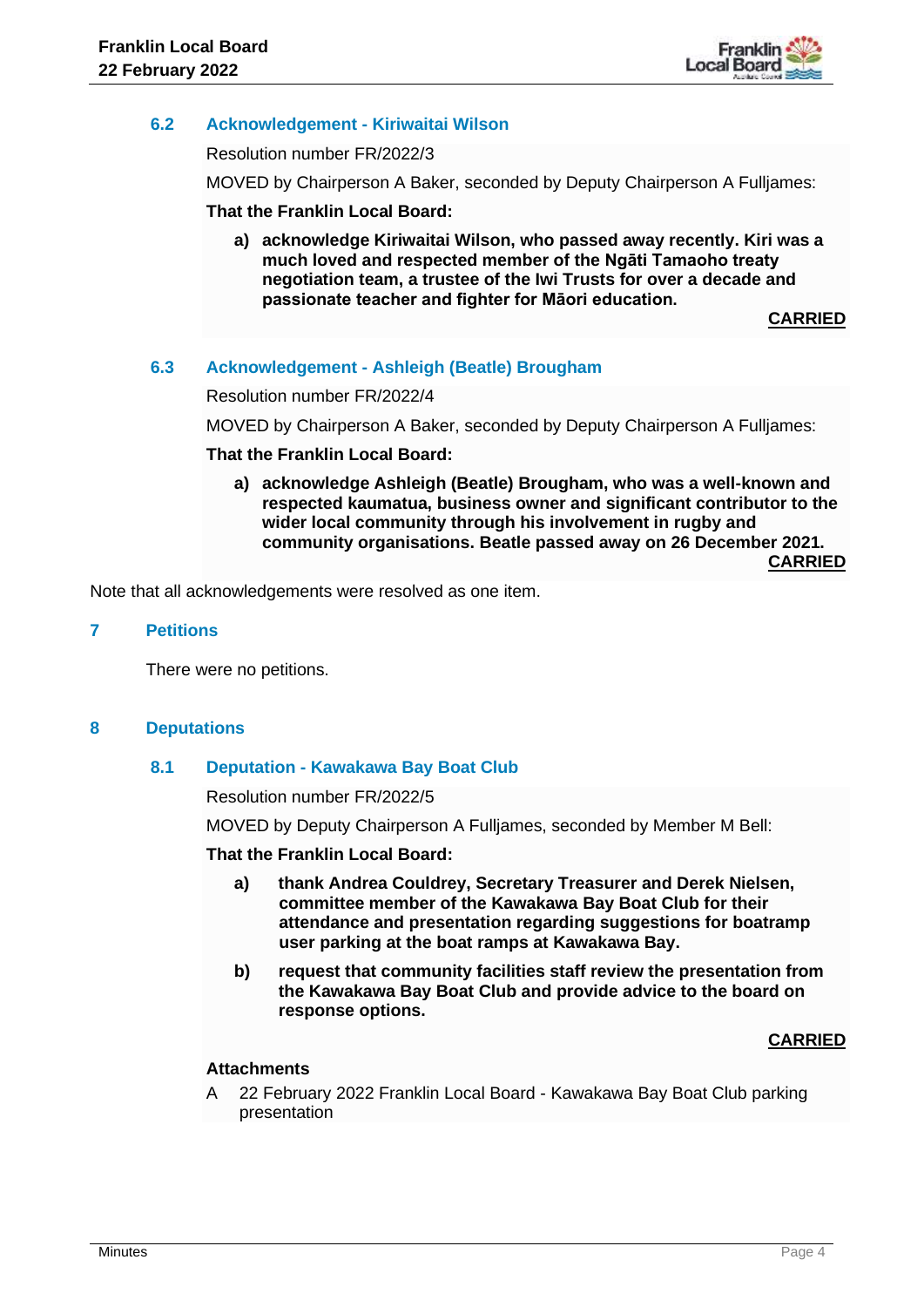

# **8.2 Deputation - Homelands**

Resolution number FR/2022/6

MOVED by Member A Kinzett, seconded by Member L Soole:

## **That the Franklin Local Board:**

- **a) thank Connie Clarkson and Peter Gordon for attendance and presentation on Homeland's activity and on possible opportunities for local producers.**
- **b) request that the Franklin Economic Advisor assess this opportunity and return to the board with advice on options for board or other council organisation support for consideration.**

**CARRIED**

## **Attachments**

A 22 February 2022 Franklin Local Board presentation - Homelands

## **8.3 Deputation - Innovating Franklin**

Resolution number FR/2022/7

MOVED by Member A Kinzett, seconded by Member S Druyven:

#### **That the Franklin Local Board:**

- **a) thank Mike Marr and Amanda Mills for their attendance and presentation on Innovating Franklin's work in the local board area.**
- **b) request that the Franklin Local Economic Advisor assess any opportunities and return to the board with advice on options for board or other council organisation support for consideration.**

#### **CARRIED**

#### **Attachments**

A 22 February 2022 Franklin Local Board - Innovation Franklin presentation

## **9 Public Forum**

#### **9.1 Public Forum - Kendyl Sullivan, Pukekohe Business Association**

Resolution number FR/2022/8

MOVED by Member A Cole, seconded by Member A Kinzett:

## **That the Franklin Local Board:**

- **a) thank Kendyl Sullivan and Rupert Ross from the Pukekohe Business Association regarding a submission being prepared to address a policy review of the BID funding agreement proposal.**
- **b) request further information from the CCO and External Partnerships team as to:**
	- **i) the reasons for the shift from a partnership agreement to funding agreements between Business Improvement Districts (BIDs) and Auckland Council, and**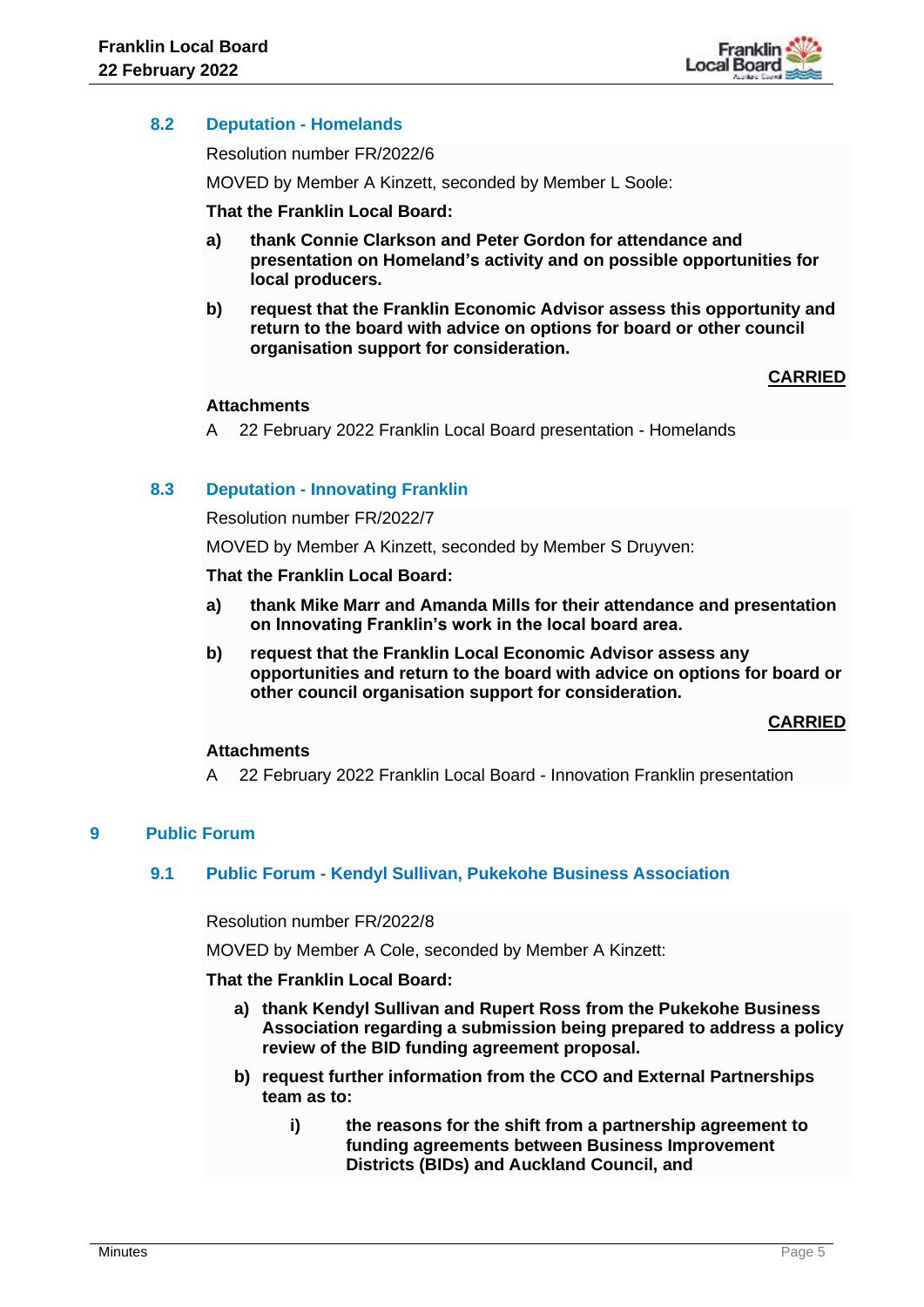

**ii) the process by which local boards can receive and respond to the views of BIDs in their local area, as well as Auckland Council advice on the matter.**

**CARRIED**

## **10 Extraordinary Business**

.

**10.1 Kia kaha ake te tiakina o ngā puna wai-inu / Improving the protection of drinking-water sources: Resource Management (National Environmental Standards for Sources of Human Drinking Water) Regulations 2007 consultation document (NES-DW).**

Resolution number FR/2022/9

MOVED by Chairperson A Baker, seconded by Deputy Chairperson A Fulljames:

**That the Franklin Local Board:**

- **a) consider an item of extraordinary business at Item 24 of the agenda, noting the following:**
	- **i) the reason the item is not on the agenda is because the item was received after the agenda was prepared and published**
	- **ii) the reason consideration of the item cannot be delayed until a subsequent meeting is because local board input is required by 22 February 2022, which is the day of the business meeting. CARRIED**

#### **Attachments**

A 22 February 2022 Franklin Local Board - Improving the protection of drinking water sources consultation document

# **11 Auckland Transport - Franklin Local Board update February 2022**

Resolution number FR/2022/10

MOVED by Member A Cole, seconded by Member L Soole:

#### **That the Franklin Local Board:**

- **a) receive the Auckland Transport (AT) February update report.**
- **b) request that Auckland Transport extend the timeframe for bylaw development to enable Auckland Transport to effectively consider and respond to local feedback on the Activities in the Roading Corridor Bylaw and improve on the status quo e.g. the opportunity to improve alignment with neighbouring local authorities. It is the board's view that Auckland Transport is rushing the development of the bylaw and is concerned that this will create a poor result for communities and industry in the Franklin Local Board area**
- **c) note the Auckland Council Sustainable Coastlines work is well underway and request that Auckland Transport provide advice to the Franklin Local Board on the approach to planning for sustainable coastal roads, i.e. how the Auckland Council group, including AT, are planning for coastal inundation and degradation of the local roading network such as Maraetai Coast Road.**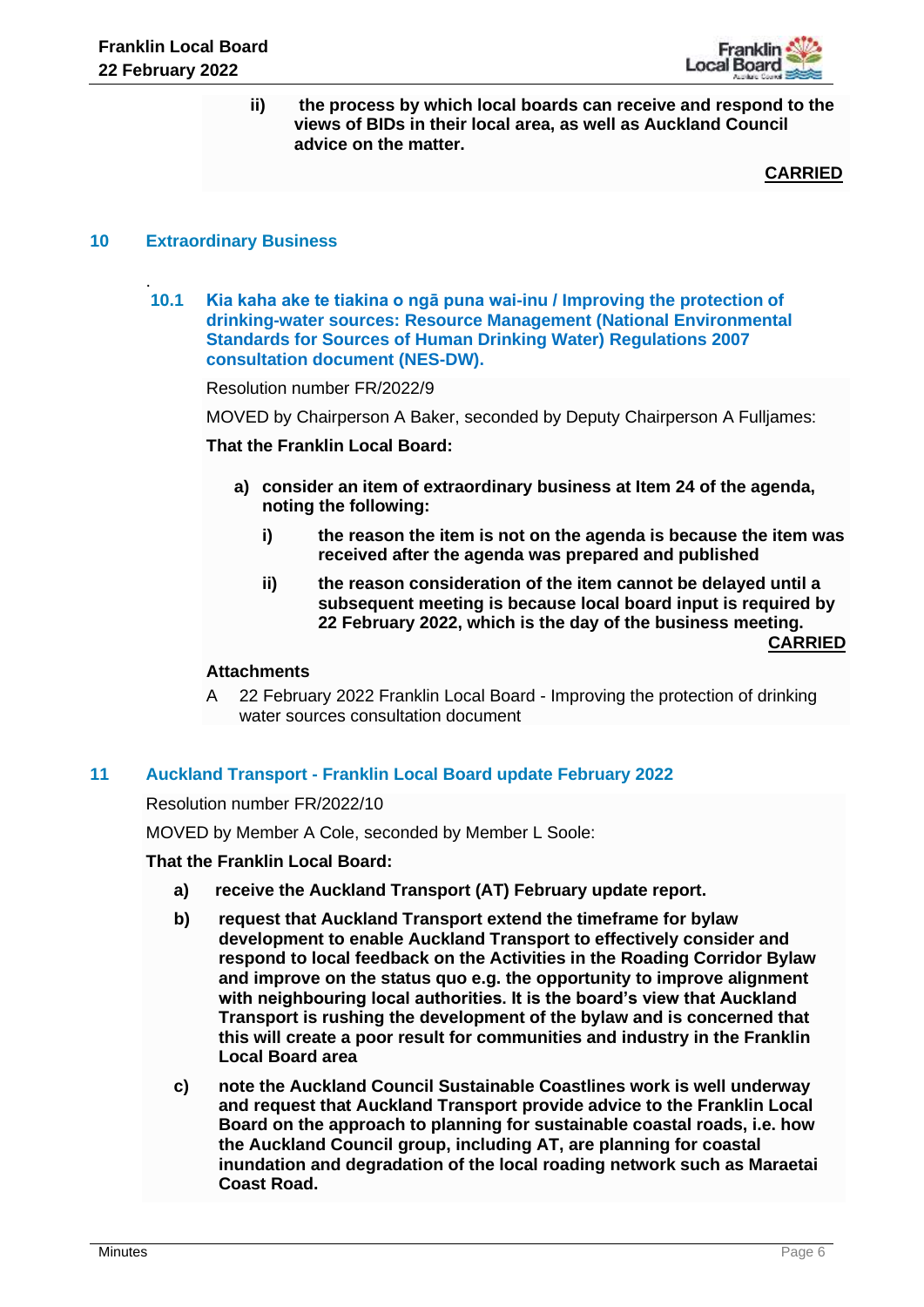

**d) request Auckland Transport present to the board an update on the approach to rural road resurfacing and maintenance at the upcoming forward works programme presentation.**

**CARRIED**

#### **12 Proposed reserve revocation of 17W Hawke Crescent and 39R Pohutukawa Road, Beachlands**

Letitia Edwards and Moira Faumui, Eke Panuku, were online to address this item.

Resolution number FR/2022/11

MOVED by Member L Soole, seconded by Member M Bell:

**That the Franklin Local Board:**

- **a) note the additional submissions received on the proposed reserve revocation of 17W Hawke Crescent and 39R Pohutukawa Road, Beachlands;**
- **b) endorse the proposed revocation of the reserve status of 17W Hawke Crescent and 39R Pohutukawa Road, Beachlands.**

**CARRIED**

## **13 Variation to 2021 - 2024 Customer and Community Services work programme – changes to various projects**

Resolution number FR/2022/12

MOVED by Chairperson A Baker, seconded by Member S Druyven:

#### **That the Franklin Local Board:**

- **a) approve the following variations including budget and timeline changes to its adopted 2021–2024 Customer and Community Services work programme as per attachment A, specifically:**
	- **i) additional budget allocation for project ID 20740 Massey Park - renew play spaces, utilising \$252,000 of ABS: Capex Renewal budget over financial year 2021/202.**
	- **ii) additional budget allocation for project ID 26076 Kevan Lawrence Park renew play spaces, utilising \$390,000 of ABS: Capex Renewal budget over financial year 2021/2022**
	- **iii) variation to project ID 20699 – Te Puru Park – renew skate park utilising \$10,000 of ABS: Capex Renewal budget over financial year 2021/2022, a reduction of \$140,000**
	- **iv) Variation to project ID 15559 – Umupuia Coastal Reserve – upgrade park assets utilising \$40,000 of ABS: Capex Renewal budget over financial year 2021/2022, a reduction of \$160,000**
	- **v) variation to project ID 25952 Franklin – refurbish toilet/amenity blocks utilising \$1,065,000 of ABS: Capex Renewal budget over financial year 2021/2022, a reduction of \$100,000.**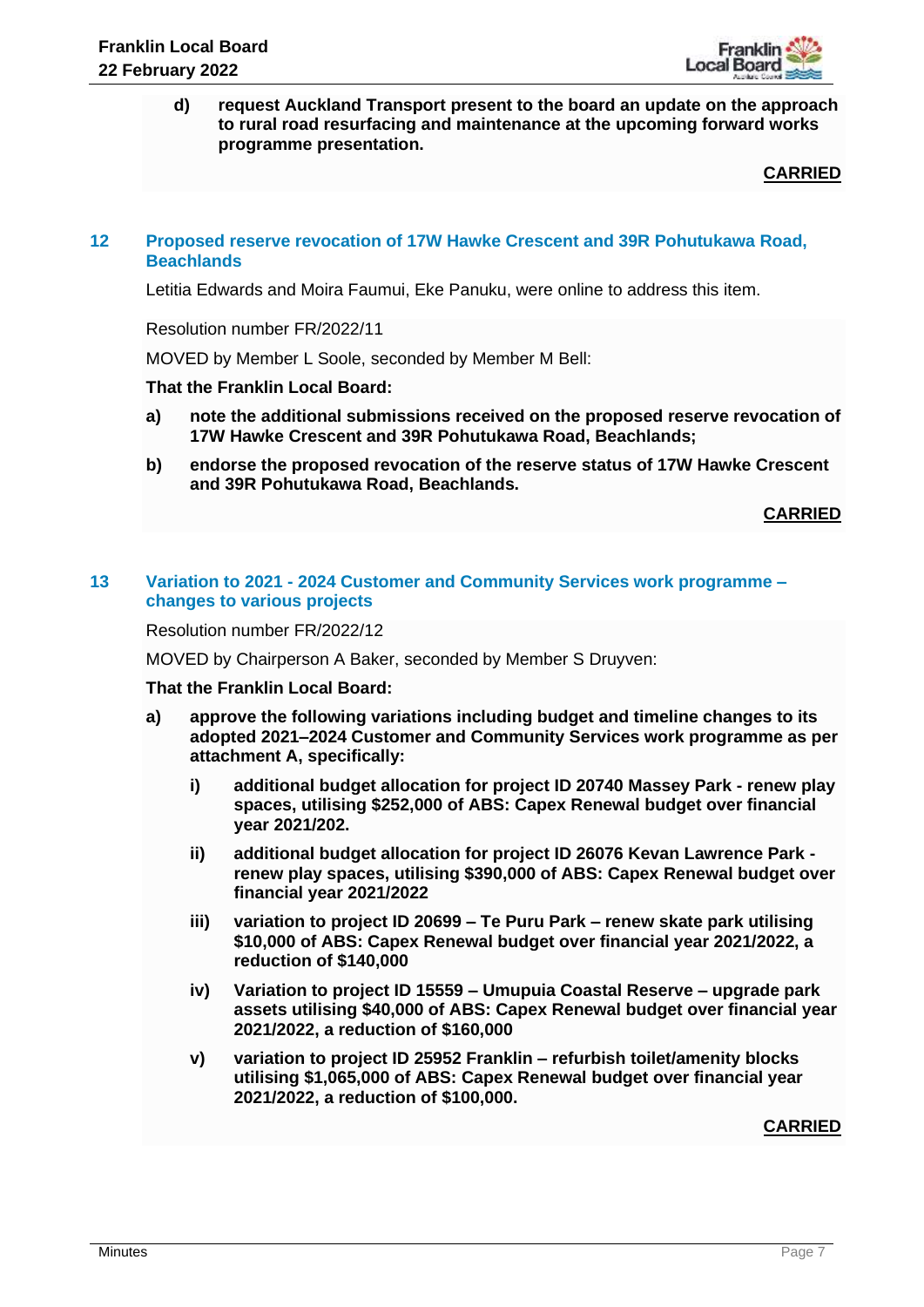

## **14 Auckland's Water Strategy**

Resolution number FR/2022/13

MOVED by Deputy Chairperson A Fulljames, seconded by Chairperson A Baker:

**That the Franklin Local Board:**

- **a) provide the following feedback on the eight strategic shifts of the Water Strategy framework:** 
	- **i) endorse the Te Tiriti Partnership shift**
	- **ii) endorse the Empowered Aucklanders shift, however consider that there is insufficient consideration for the role of local boards in this area. While the board consider a catchment-based approach to water resource management to be appropriate in terms of the water itself, the approach to the empowerment of residents (people and how they interact with water) should be at a local board level. It is critical that this is clearly articulated in the water strategy, noting that this strategy is expected to be a reference point to government-led reforms in the future**
	- **iii) endorse the Sustainable Allocation and Equitable Access shift**
	- **iv) endorse the Regenerative Water Infrastructure shift**
	- **v) endorse the Water Security shift**
	- **vi) endorse the Integrated Land use and Water Planning shift**
	- **vii) endorse the Restoring and Enhancing Water Ecosystems shift**
	- **viii) endorse the Pooling Knowledge shift.**

## **CARRIED**

#### **15 Public feedback on proposal to make a Freedom Camping in Vehicles Bylaw 2022**

Resolution number FR/2022/14

MOVED by Member M Bell, seconded by Member M Murphy:

#### **That the Franklin Local Board:**

- **a) tūtohi / receive public feedback on the proposal to make a new Te Kaunihera o Tāmaki Makaurau Te Ture ā-Rohe Noho Puni Wātea ā-Waka 2022 / Auckland Council Freedom Camping in Vehicles Bylaw 2022 in this agenda report.**
- **b) whakarato / provide the following views on how the Bylaw Panel should address matters raised in public feedback to the proposal in recommendation (a) to assist the Bylaw Panel in its deliberations:**
	- **i) support Proposal 1, to include general rules in areas we manage where freedom camping is not otherwise prohibited or restricted**
	- **ii) support Proposal 2, to set four general rules and support the general rules proposed including:**
		- **A) Proposal 2.1 Use a certified self-contained vehicle B) Proposal 2.2 Stay a maximum of two nights in the same road or off-road parking area C) Proposal 2.3 Depart by 9am on the third day D) Proposal 2.4 No return to the same road or off-road parking area within two days**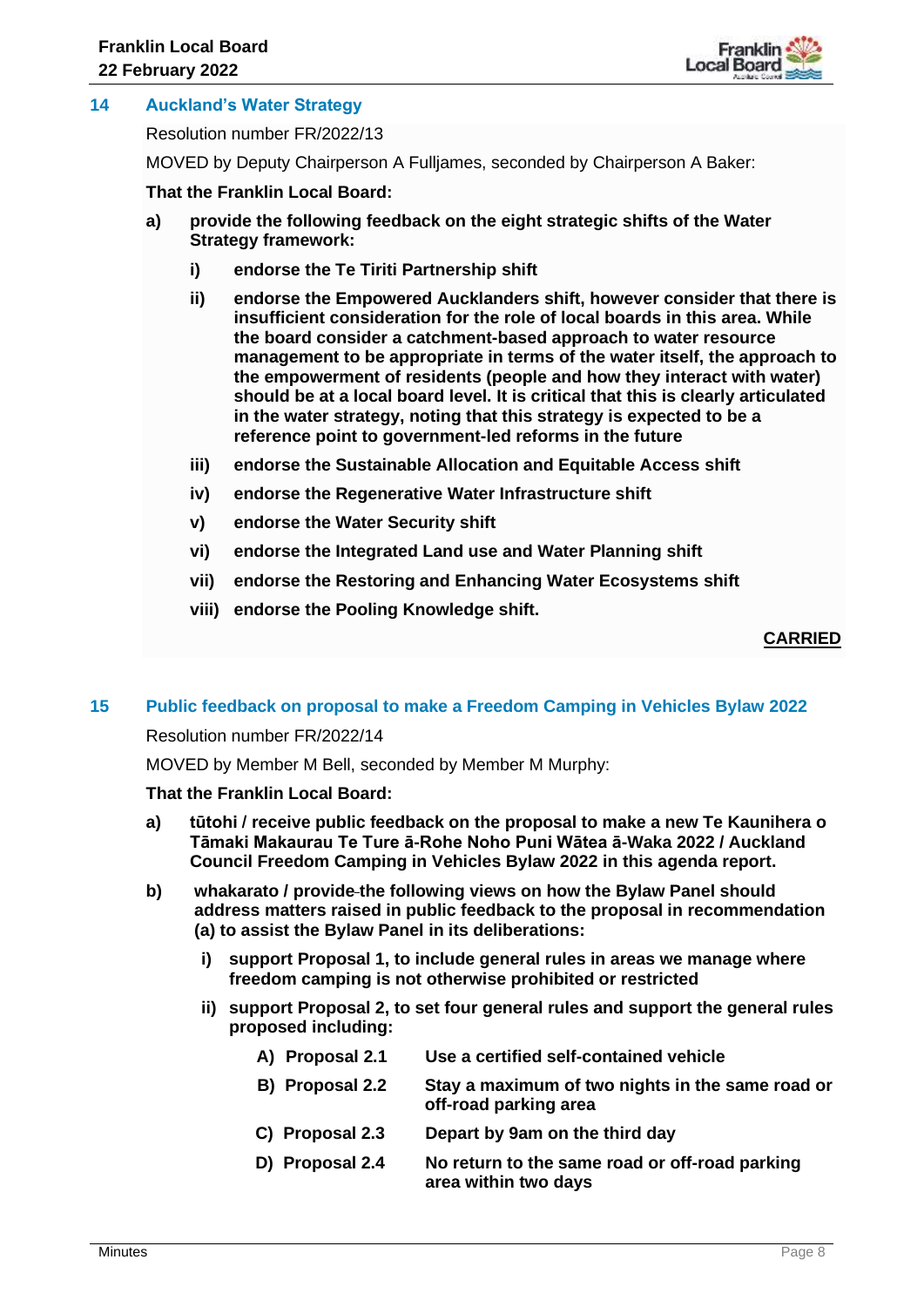

- **iii) support Proposal 3 as set out in Schedule 45 prohibited areas, where no freedom camping would be allowed, reiterating support for the prohibition of camping at Maraetai Hall**
- **iv) support Proposal 4 as set out in Schedule 22 restricted areas, where freedom camping would be allowed subject to conditions**
- **v) reiterate our desire to enable responsible camping on selected reserves within rural areas such as the Awhitu Peninsula**
- **vi) request that, when deliberating, the panel take a balanced approach that considers all Aucklanders' perspectives. Isolated areas of Auckland welcome responsible freedom camping in vehicles as an important part of their local economy and request that the regulatory framework should not be sacrificed due to urban sensitivities. To do so would exacerbate deprivation through isolation that these communities' experience**
- **c) whakatuu / appoint members Sharlene Druyven and Angela Fulljames to present the views in (b) to the Bylaw Panel on 22 April 2022**
- **d) tuku mana / delegate authority to the local board chair to appoint replacement(s) to the persons in (c) should an appointed member be unable to present to the Bylaw Panel.**

**CARRIED**

# **16 Public feedback on proposal to make a new Signs Bylaw 2022**

Resolution number FR/2022/15

MOVED by Chairperson A Baker, seconded by Member A Kinzett:

#### **That the Franklin Local Board:**

- **a) tūtohi / receive the public feedback on the proposal to make a new Auckland Council and Auckland Transport Ture ā-Rohe mo nga Tohu 2022 / Signs Bylaw 2022 and associated controls in this agenda report.**
- **b) whakarato / provide the following views on how the Bylaw Panel should address matters raised in public feedback to the proposal in recommendation (a) to assist the Bylaw Panel in its deliberations:** 
	- **i) do not support Proposal 2B on the basis that it goes too far in trying to regulate use of private fences facing council-controlled public reserves or public space. Such regulations should only exist for common boundary fences between the public spaces and private property. The board considers that regulation and enforcement of private property fence use should not be council's role**
	- **ii) consider that there is inadequate consideration of compliance and how enforcement and monitoring will be meaningfully achieved without additional funding, and request that the panel actively consider this in determining the scope of bylaw provisions**
	- **iii) support the intent to consolidate and make by-laws easier to read, comprehend and subsequently enforce.**
- **c) whakatuu / appoint the Chair Andrew Baker to present the views in b) to the Bylaw Panel on 28 March 2022.**
- **d) tuku mana / delegate authority to the local board chair to appoint replacement(s) to the person in c) should an appointed member be unable to present to the Bylaw Panel.**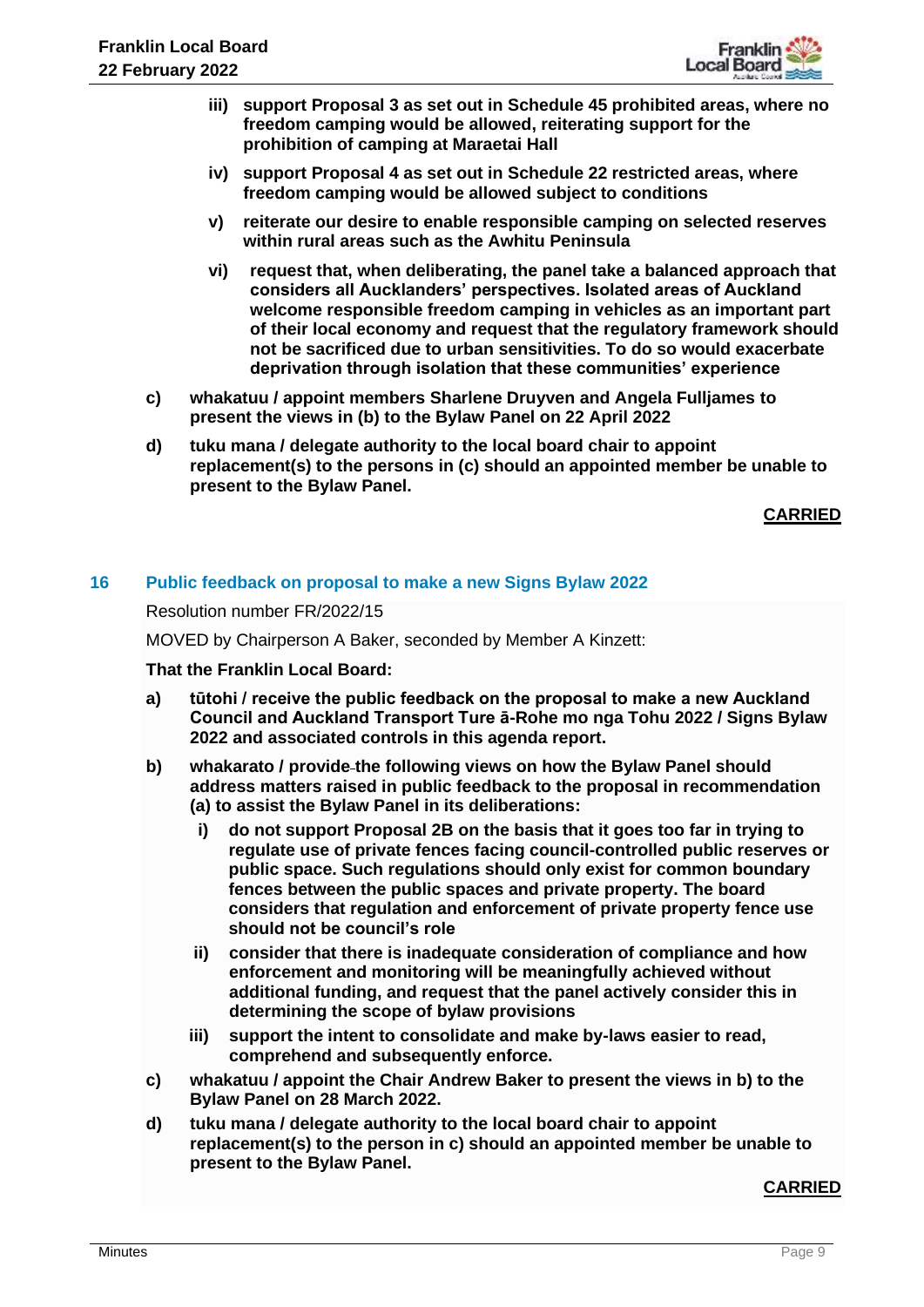

#### **17 Public feedback on proposal to amend the Property Maintenance and Nuisance Bylaw 2015**

Resolution number FR/2022/16

MOVED by Chairperson A Baker, seconded by Member A Cole:

## **That the Franklin Local Board:**

- **a) tūtohi / receive the public feedback on the proposal to amend Te Ture ā-rohe Tiaki Rawa me Ngā Mahi Whakapōrearea 2015 / the Property Maintenance and Nuisance Bylaw 2015 in this report.**
- **b) whakarato / provide the following views on how the Bylaw Panel should address matters raised in public feedback to the proposal in recommendation (a) to assist the Bylaw Panel in its deliberations:** 
	- **i) support the feedback provided by the public in terms of better and more enforceable rules in regard to overgrown vegetation on private properties that create fire risk, vermin and pest animal infestation and pest plant infestation, including pest plants or weeds that are considered noxious and or surveillance pest plants eg moth plant.**
- **c) whakatuu / appoint the Chair Andrew Baker to present the views in b) to the Bylaw Panel on 25 March 2022.**
- **d) tuku mana / delegate authority to the local board chair to appoint replacement(s) to the persons in c) should an appointed member be unable to present to the Bylaw Panel on 25 March 2022.**

## **CARRIED**

#### **18 Public feedback on proposal to amend Stormwater Bylaw 2015**

Resolution number FR/2022/17

MOVED by Deputy Chairperson A Fulljames, seconded by Member M Bell:

#### **That the Franklin Local Board:**

- **a) tūtohi / receive the public feedback on the proposal to amend Te Kaunihera o Tāmaki Makaurau Te Ture-ā-rohe Wai Āwhā 2015 / Auckland Council Stormwater Bylaw 2015 in this report**
- **b) whakarato / provide the following views on how the Bylaw Panel should address matters raised in public feedback to the proposal in recommendation (a) to assist the Bylaw Panel in its deliberations:** 
	- **i) the Franklin Local Board share the concern raised through public feedback on any provisions that would restrict community groups from accessing stormwater facilities, where the intent of access is to deliver or maintain community-led restoration or beautification initiatives**
- **c) decline the opportunity to appoint one or more local board members to present the views in b) to the Bylaw Panel on 4 April 2022.**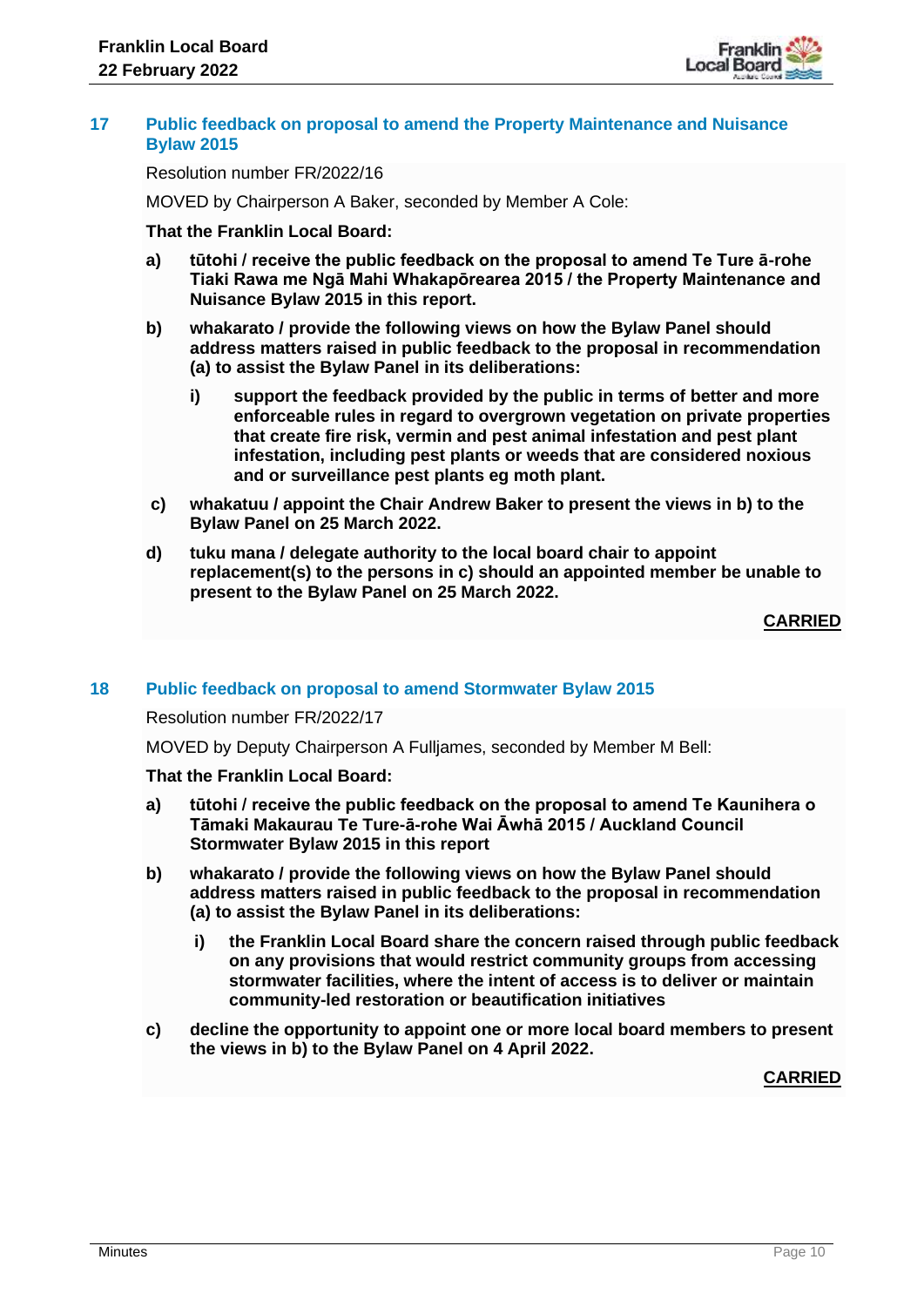

## **19 Ngā Pou Taunaha o Aotearoa - New Zealand Geographic Board: recording of unofficial place names as official**

Resolution number FR/2022/18

MOVED by Chairperson A Baker, seconded by Member L Soole:

#### **That the Franklin Local Board:**

- **a) receive the report, including attachments which detail the unofficial place names in the local board area which are proposed to be made official**
- **b) provide the following feedback on place names proposed to proceed under the fast-track process as below and as set out in the New Zealand Geographic Board:** 
	- **i) agree with the intent of the proposal to formalise and correct unofficial place names, however consider that the process has not enabled the board to effectively represent local views**
	- **ii) considers that it is unable to comment on proposed name formalisation without evidence of engagement with mana whenua iwi and in the absence of engagement with the wider local community.**

**CARRIED**

# **Attachments**

A 22 February 2022 Franklin Local Board feedback on NZ Geographic proposal

## **20 Franklin Youth Advisory Board Terms of Reference**

Resolution number FR/2022/19

MOVED by Member L Soole, seconded by Member M Murphy:

#### **That the Franklin Local Board:**

- **a) receive the updated Franklin Youth Advisory Board Terms of Reference**
- **b) delegate the formal endorsement of the Franklin Youth Advisory Board's Terms of Reference to the Chair.**

**CARRIED**

## **21 Governance Forward Work Calendar February 2022**

Resolution number FR/2022/20

MOVED by Deputy Chairperson A Fulljames, seconded by Member S Druyven:

## **That the Franklin Local Board:**

**a) note the governance forward work calendar dated February 2022 (Attachment A).**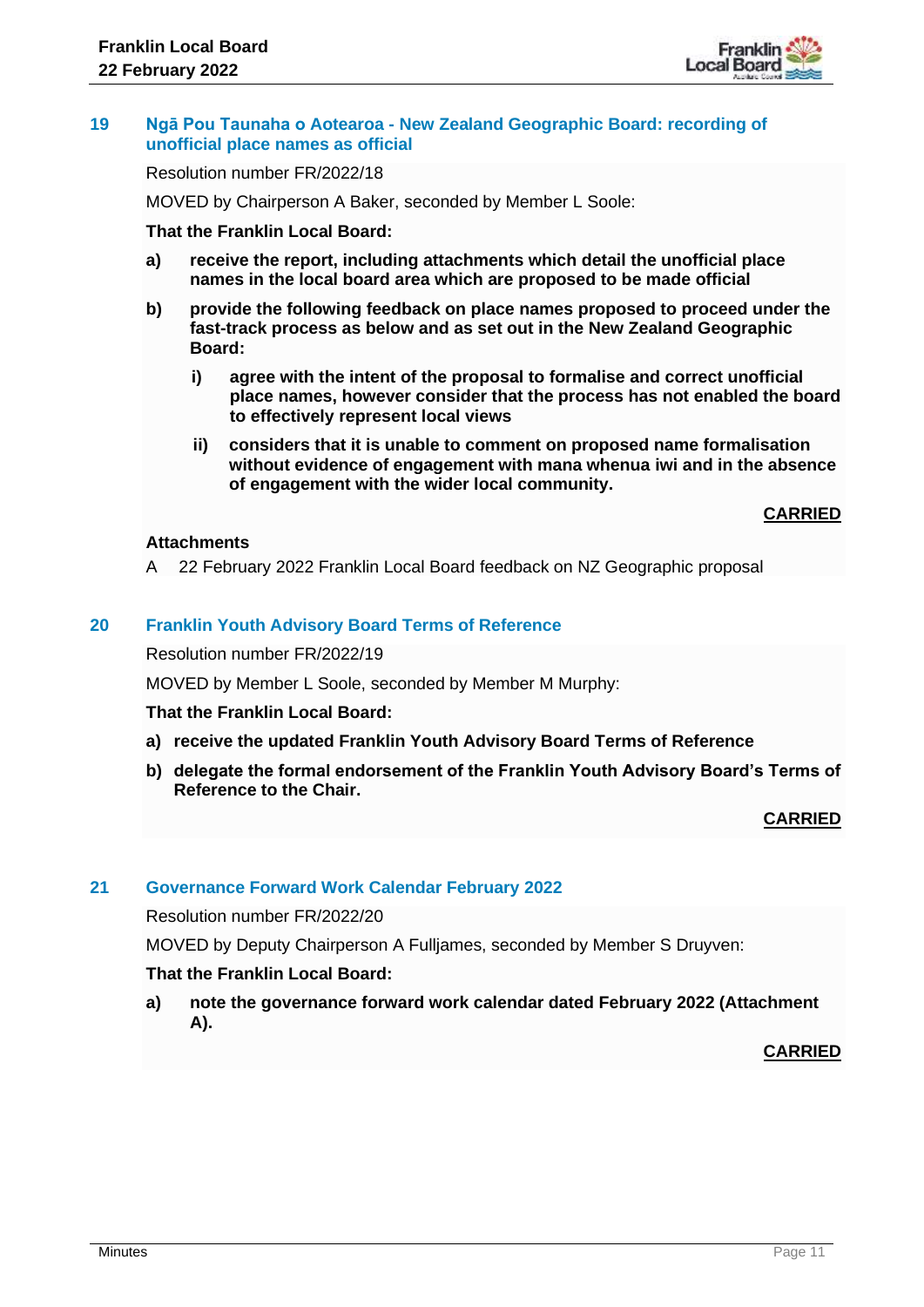

# **22 Franklin Local Board workshop records**

Resolution number FR/2022/21

MOVED by Deputy Chairperson A Fulljames, seconded by Member A Kinzett:

## **That the Franklin Local Board:**

- **a) receive the Franklin Local Board workshop records for** 
	- **30 November 2021**
	- **7 December 2021**
	- **1 February 2022.**

# **CARRIED**

## **23 Auckland Council's Quarterly Performance Report: Franklin Local Board for Quarter Two 2021/2022**

Faithe Smith, Lead Financial Advisor, and Orrin Kapua, Local Board Advisor, were in attendance for this item.

#### Resolution number FR/2022/22

MOVED by Chairperson A Baker, seconded by Deputy Chairperson A Fulljames:

## **That the Franklin Local Board:**

- **a) receive the performance report for Quarter Two ending 31 December 2021**
- **b) note that the financial performance report in Attachment B of the agenda report will remain confidential until after the Auckland Council Group half-year results for 2021/2022 are released to the New Zealand Exchange (NZX), which are expected to be made public on or about 28 February 2022**
- **c) approve deleting line item ID 1746 Wairoa Work Experience programme and reallocating the \$20,000 associated budget to ID 1476 Franklin Economic Broker work programme**
- **d) approve the addition of the XLabs sustainability initiative into the Franklin Economic Broker programme (WP ID 1467) and the use of both reallocated and 2020/2021 underspend to enable delivery of this activity.**
- **e) note the verbal advice offered subsequent to the development of this report, that WP ID 1398 Wriggle and Rhyme outreach programme cannot be delivered in 2021/2022 and is therefore cancelled.**
- **f) approve the addition of a new work programme activity "Rural Libraries Service Needs Assessment", delivering to the Franklin Local Board Plan outcome 3 "Fit for Purpose Places"**
- **g) approve reallocation of \$5,000 budget from the cancelled WP ID 1398 Wriggle and Rhyme outreach programme to the new work programme line "Rural Libraries Service Needs Assessment"**
- **h) request that the Outreach Programme Manager present the results of the rural libraries service needs assessment work to the board by Quarter 4, and work with the Connected Community work programme lead on options for responding to this assessment within the 2022/2023 work programme for board consideration.**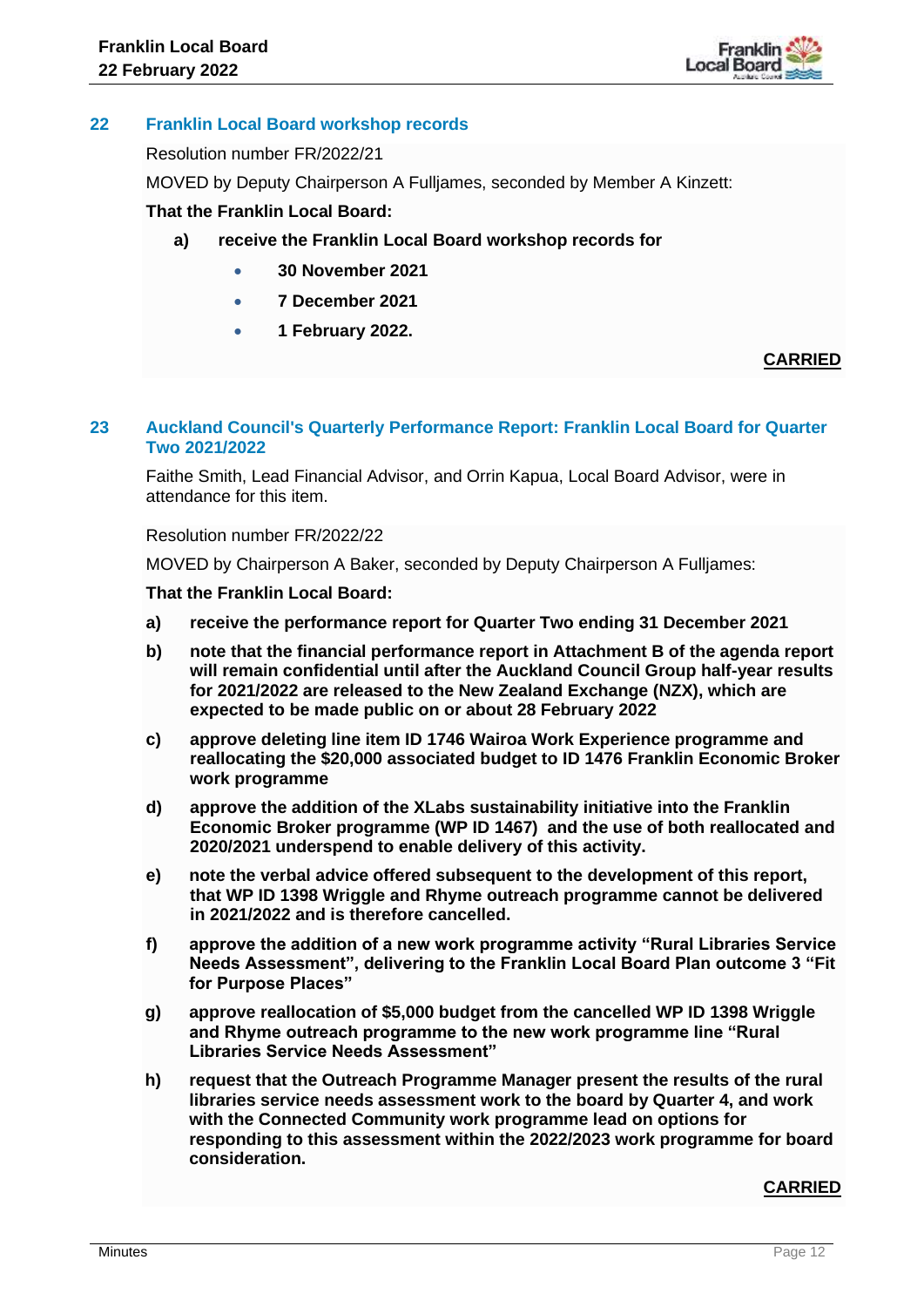## **24 Consideration of Extraordinary Items**

**24.1 Kia kaha ake te tiakina o ngā puna wai-inu / Improving the protection of drinkingwater sources: Resource Management (National Environmental Standards for Sources of Human Drinking Water) Regulations 2007 consultation document (NES-DW**

Resolution number FR/2022/23 MOVED by Member A Cole, seconded by Chairperson A Baker: **That the Franklin Local Board:**

- **a) provide the following feedback to inform a council-wide submission on the proposed amendments to the Kia kaha ake te tiakina o ngā puna wai-inu / Improving the protection of drinking-water sources: Resource Management (National Environmental Standards for Sources of Human Drinking Water) Regulations 2007 consultation document (NES-DW):**
	- **i) The board continues to be frustrated by the timeframes set by government for input into important resource management questions noting that these timeframes compromise the board's ability to digest proposed changes, test local perspectives and therefore provide specific and constructive feedback**
	- **ii) request that the panel adequately reflect and represent the perspectives of rural Aucklanders in the development of the Auckland submission**

**NES-DW consultation document questions 3 and 5**

**iii) consider that the proposed responsibility and costs associated with Source Water Risk Management Plans should only apply to where drinking water provision caters to more than 25 households** 

**NES-DW consultation document question 36**

**iv) note that the National Environment Standard for Drinking Water duplicates stock exclusion provisions already articulated NES-F and NPS-FM and that will already be addressed through farm plans** 

**NES-DW consultation document question 37**

**v) consider that amendments will negatively affect smaller drinking water suppliers and will increase reliance on drinking water supply through tanker deliveries, which undermines the positive impact on the wider environment and transport network**

**General feedback on the NES-DW proposal**

- **vi) note that it is unclear what the restrictions are relating to SMRMA 1, 2 and 3, specifically when a resource consent will be triggered. The board suggests the standards are specific on this point**
- **vii) suggest that clarity is required regarding SWRMA 1; triggers for resource consent on neighbouring properties**
- **viii) suggest that SWRMA 2 for aquifers be revisited, noting that the provision for land area (above where groundwater travels to the intake (bore) within a 1-year period, to a maximum of 2.5 kilometres) is a huge area and may trigger unreasonable barriers to activity, including resource consent to do earthworks, or for fertilizer options and restrictions on stock numbers.**